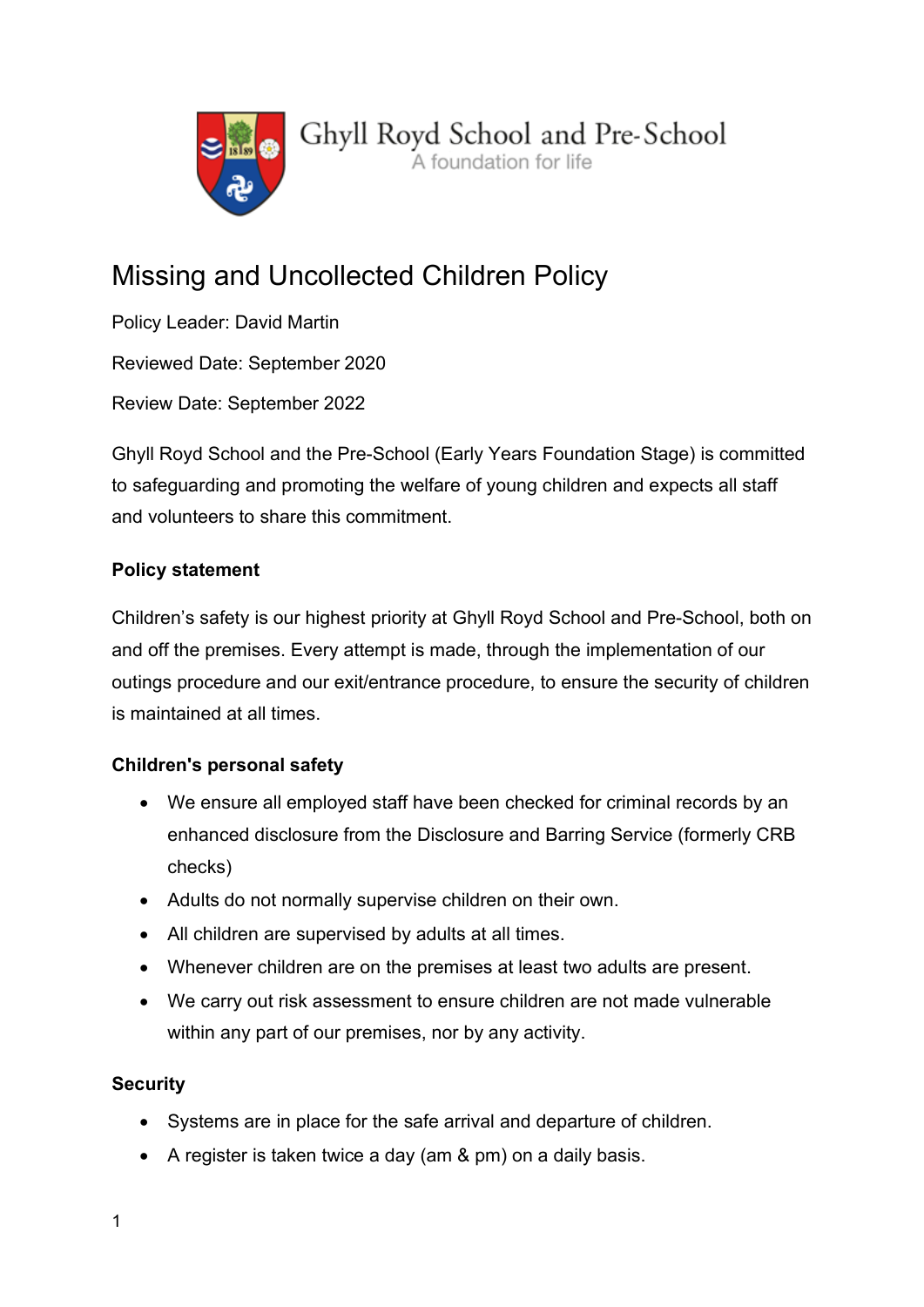- The arrival and departure of adults staff, volunteers and visitors is recorded via the front office.
- All visitors must wear a 'visitors badge'
- Door and gate locks with security codes deter unauthorised access to our premises.
- Door and gate locks deter children from leaving our premises unnoticed.
- $\bullet$

#### **Procedures**

#### Child going missing on the premises

In the unlikely event of a child going missing, our procedure is as follows:

- As soon as it is suspected that a child is missing, the key person/staff alerts the person in charge.
- Staff carry out a thorough search of the immediate environment e.g. building and playgrounds.
- The register is checked to make sure no other child has also gone astray.
- The Headteacher is informed and a search of the entire school and grounds is carried out.
- Doors and gates are checked to see if there has been a breach of security whereby a child could wander out.
- If the child is not found, the parent is contacted and the missing child is reported to the police.
- The Headteacher talks to staff to find out when and where the child was last seen and records this.
- The Head Teacher reports the incident to the Chair of Governors who decides whether to instigate an inquiry.
- The Headteacher talks to the staff to find out when and where the child was last seen and records this.
- The Headteacher contacts our Chair of Governors and reports the incident. Our Chair of Governors comes to the provision immediately to carry out an investigation, (with our senior management team where appropriate).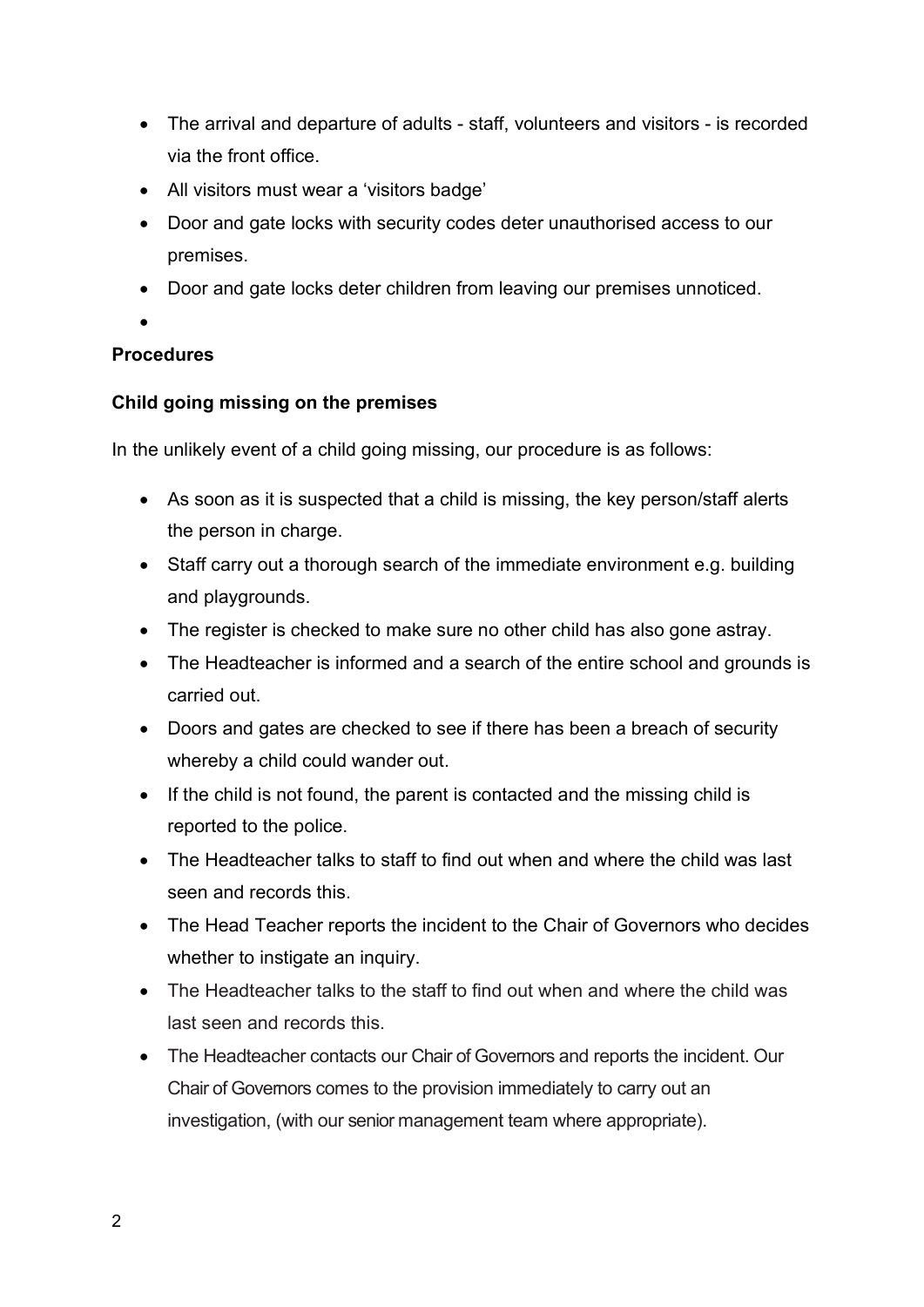# Child going missing on an outing

This describes what to do when staff have taken a small group/class on an outing, leaving our Headteacher and/or other staff back at school. If our Headteacher has accompanied children on the outing, the procedures are adjusted accordingly. The procedures may be a little different during a whole group outing if a parent is attending and is responsible for their own child.

- As soon as it is noticed that a child is missing, the staff member in charge of the outing asks the children to stand with their designated person and carries out a headcount to ensure that no other child has gone astray.
- One staff member searches the immediate vicinity, but does not search beyond that.
- The Headteacher is contacted immediately and the incident is reported.
- A senior member of staff on the outing should contact the police and report the child is missing.
- If the outing is at a designated venue, a member of staff from the venue will be contacted and their procedures for missing children will be followed.
- The Headteacher contacts the parent(s), who makes their way to the school or outing venue as agreed with the Headteacher. The school is generally the best place, as by the time the parent arrives, the child may have been returned there.
- Our staff will take the remaining children back to school as soon as possible.
- According to the advice of the police, a senior member of staff, should remain at the site where the child went missing and wait for the police to arrive.
- A description of what the child is wearing, and a recent photograph if possible is given to the police.
- The Headteacher contacts the Chair of Governors and reports the incident. An investigation will take place if appropriate.
- Our staff keep calm and do not let the other children become anxious or worried.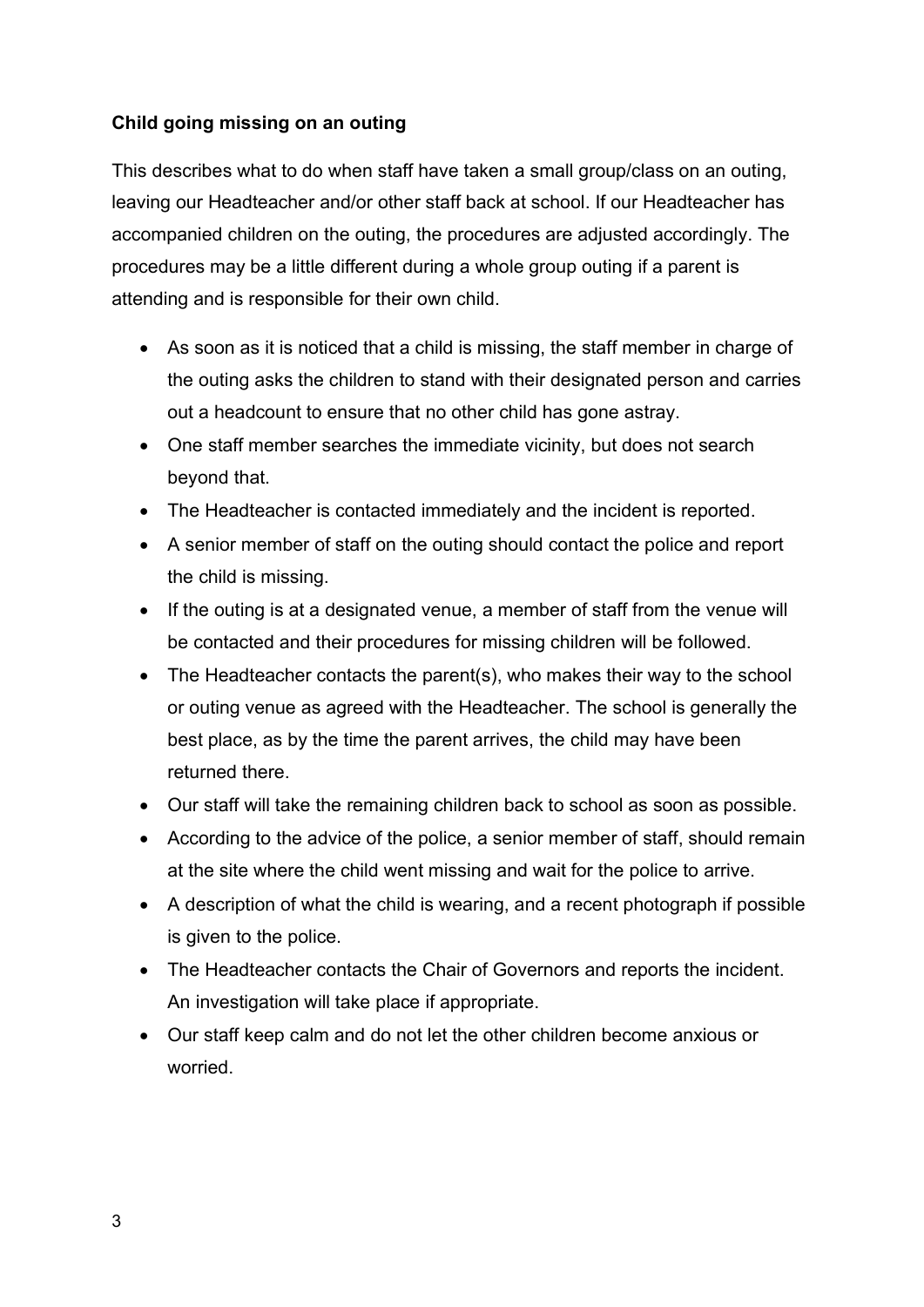## The investigation

- The Independent Schools Inspectorate are informed as soon as possible and kept up-to-date with the investigation.
- The Headteacher and Governors carry out a full investigation, taking written statements from all staff and volunteers who were present.
- The Headteacher speaks with the parent(s) and explains the process of the investigation.
- The parent(s) may also raise a complaint with us or Ofsted.
- Each member of staff present writes an incident report detailing:
	- The date and time of the incident.
	- Where the child went missing from e.g. the setting or an outing venue. Which staff/children were on the premises/ outing and the name of the member of staff who was designated as responsible for the missing child.
	- When the child was last seen on the premises/outing, including the time it is estimated that the child went missing.
	- What has taken place on the premises/outing since the child went missing.
	- The report is counter-signed by the senior member of staff and the date and time added.
- A conclusion is drawn as to how the breach of security happened.
- If the incident warrants a police investigation, all our staff co-operate fully. In this case, the police will handle all aspects of the investigation, including interviewing staff and parents. Children's social care may be involved if it seems likely that there is a child protection issue to address.
- In the event of disciplinary action needing to be taken, Ofsted are advised.
- The incident is reported under RIDDOR arrangements if necessary; the local authority Health and Safety Officer may want to investigate and will decide if there is a case for prosecution.
- The insurance provider is informed.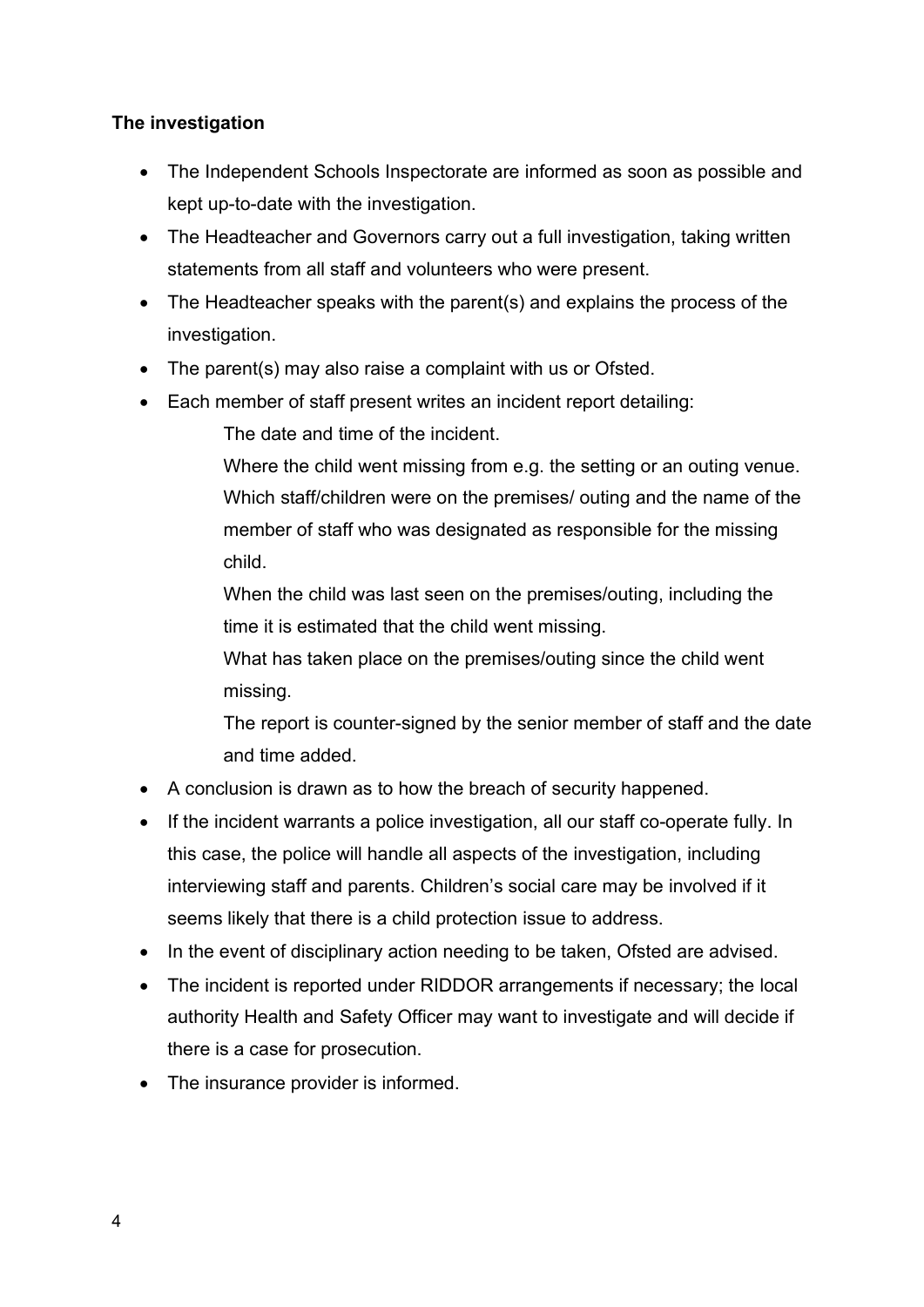### Managing people

- Missing child incidents are very worrying for all concerned. Part of managing the incident is to try to keep everyone as calm as possible.
- The staff will feel worried about the child, especially the key person or the designated carer responsible for the safety of that child. They may blame themselves and their feelings of anxiety and distress will rise as the length of time the child is missing increases.
- Staff may be the understandable target of parental anger and they may be afraid. The Headteacher ensures that any staff under investigation, is not only fairly treated, but receives support while feeling vulnerable.
- The parents will feel angry, and fraught. They may want to blame the staff and may single out one staff member over others. When dealing with a distraught and angry parent, there should always be two members of staff one of whom is the Headteacher and the other should be a Governor or senior member of staff. No matter how understandable the parent's anger may be, aggression or threats against the staff are not tolerated, and the police should be called.
- The other children are also sensitive to what is going on around them. They too may be worried. Our remaining staff caring for them need to be focused on their needs and must not discuss the incident in front of them. They should answer children's questions honestly, but also reassure them.
- In accordance with the severity of the final outcome, staff may need counselling and support. If a child is not found, or is injured, or worse, this will be a very difficult time. Our Headteacher and Governors will use their discretion to decide what action to take.
- Staff must not discuss any missing child incident with the press without taking advice.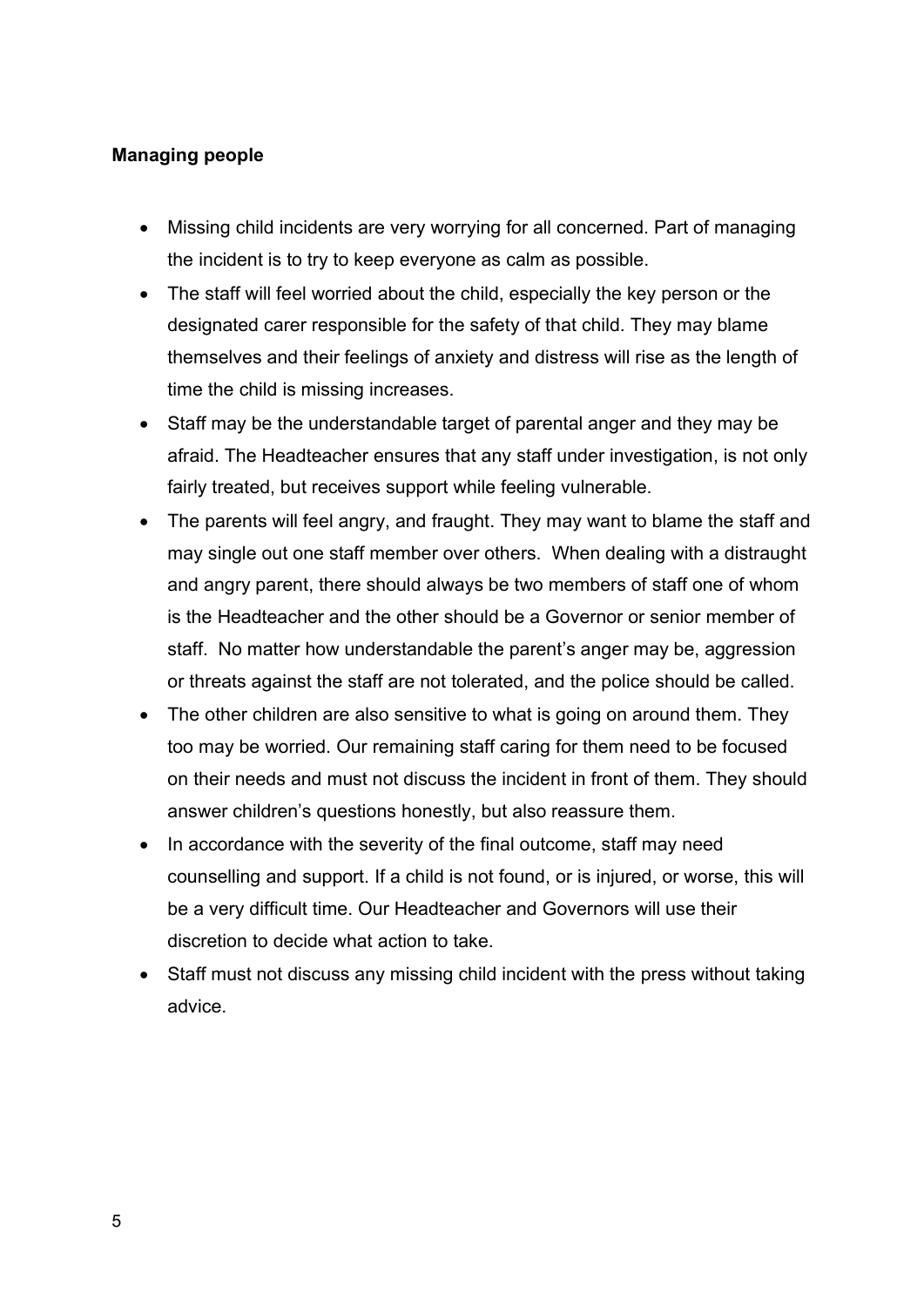### Uncollected child

In the event that a child is not collected by an authorised adult by their expected collection time, Ghyll Royd School and Pre-School will put into practice agreed procedures. The child will receive a high standard of care in order to cause as little distress as possible.

#### Procedures

 Parents are asked to provide the following specific information which is recorded on the 'Registration' and 'Personal Contact and Permission' forms: Home address and telephone number - if the parents do not have a telephone, an alternative number must be given, eg. a neighbour or close relative.

> Place of work, address and telephone number (if applicable). Mobile telephone number (if applicable).

Email address (if applicable).

Contact details (name, relationship to pupil, telephone number and mobile telephone number) in case of emergency and/or other information that is relevant to the safety and well being of the pupil. Names, addresses and telephone numbers of up to 2 adults who are authorised by the parents to collect their child from school, for example a childminder or grandparent who has parental responsibility for the child.

Information about any person who does not have legal access to the child.

- On occasions when parents are aware they will not be at home or in their usual place of work, they inform us in writing of how they can be contacted.
- On occasions when parents, or the persons normally authorised to collect the child, are not able to collect the child, they provide the school with written details of the name and telephone number of the person who will be collecting their child.
- Parents are asked to provide a password for children in Pre-School that can be used to verify the identity of the person who is to collect their child.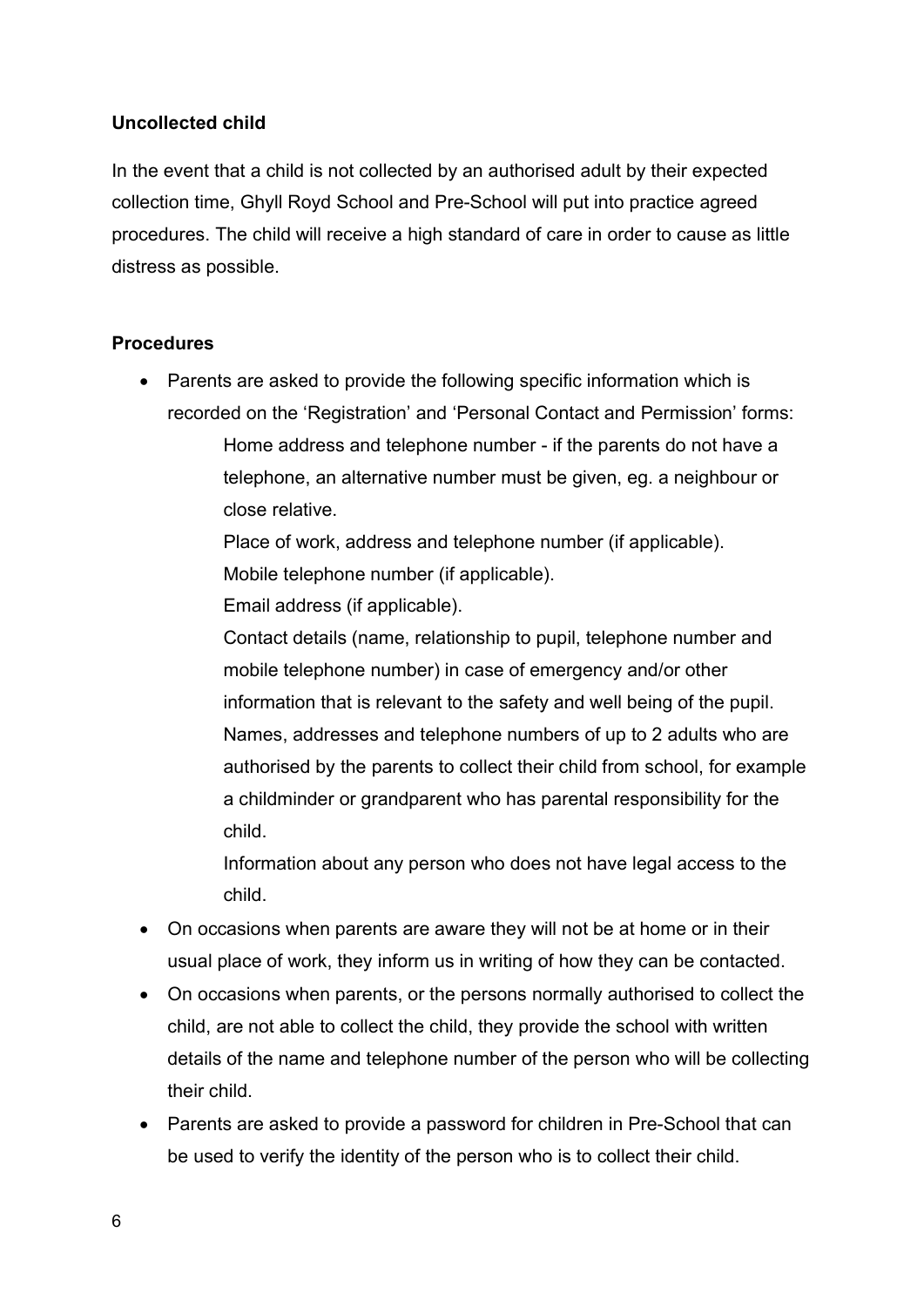- Parents are informed that if they are not able to collect their child as planned, they must inform school so we can begin to take back-up measures. We provide parents with our contact telephone number and email address.
- If a child is not collected at their expected collection time, we adopt the following procedures:

The child's file is checked for any information about changes to the normal collection routines.

If no information is available, parents/carers are contacted at home or at work.

If this is unsuccessful, the adults who are authorised by the parents to collect their child - and whose telephone numbers are recorded on the personal contact and permission details form are contacted.

All reasonable attempts are made to contact the parents or nominated carers.

The child does not leave the premises with anyone other than those named on the forms in their file.

If no-one collects the child within one hour of their expected collection time and there is no-one who can be contacted to collect the child, we will apply the procedures for uncollected children. We will contact Bradford Children's Social Care Team on 01274 435600 or on the out of hours duty officer where applicable Social Services Emergency Duty Team - 01274 431010.

The child stays at school within the care of two fully qualified members of staff until the child is safely collected either by the parents or by a social care worker.

Social care will aim to find the parent or relative. If they are unable to do so, the child will become looked after by the local authority.

Under no circumstances will we go to look for the parent, nor leave the premises with the child.

We ensure that the child is not anxious and we do not discuss our concerns in front of them.

A full written report of the incident is recorded in the child's file.